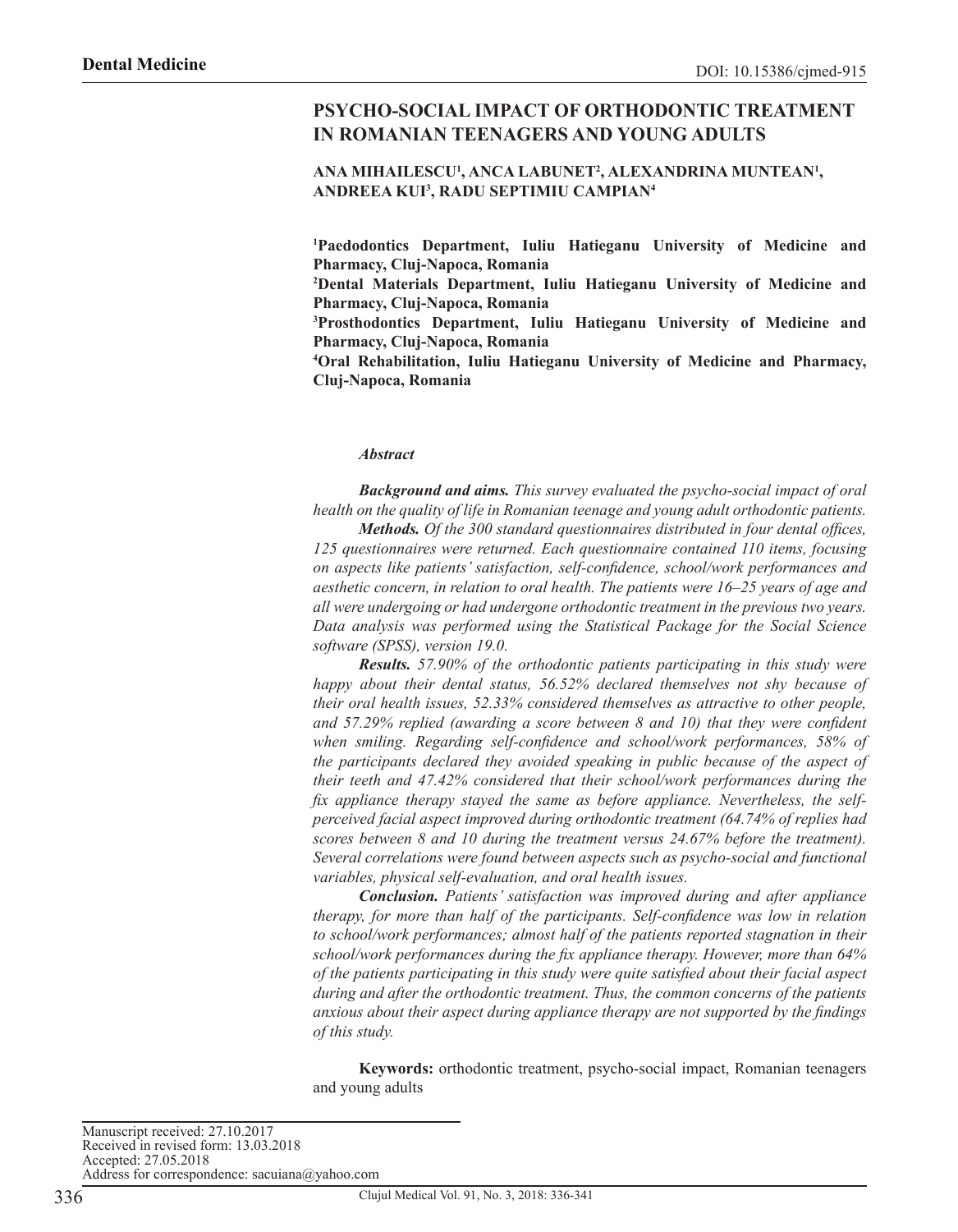## **Background and aims**

The percentage of adult patients who received orthodontic treatment has increased significantly in the last decade [1]. More then 200,000 children and teenagers in England and Wales undergo treatment within the National Health Service every year, with growing numbers of adults and young people seeking treatment on a private basis [2]. In 2015, more than 1 million people in North America had braces [3]. The American Dental Association reported that 70% of braces were on females, and largely for aesthetics [3]. This observation is in agreement with that of Shaw [4] who, already in 1981, demonstrated that females were more dissatisfied with the appearance of their dentition and perceived a need for braces more often than males. The desire for orthodontic treatment could be explained not only by the fact that it improves the harmony of mouth and jaws, but also because once people can bite correctly, they can also eat more comfortably and care for their teeth and gums more easily; in addition, their smile will benefit immensely [2]. However, orthodontic patients experience pain and discomfort to a varying degree during the course of treatment [5]. In this respect, the patient-care concept has been recently introduced in healthcare systems; it focuses on the patient's experiences (during and after treatment) and satisfaction in relation to the quality of life [6]. Subjects with severe malocclusions may not report a negative impact on the quality of life, whereas others with minor irregularity report high negative impacts on the quality of life [6]. Therefore, the application of patientcentered measures such as oral health-related quality of life (OHRQoL) and self-esteem assessments in orthodontics are imperative to the study of treatment needs, outcome, and managing patient expectations [6].

While the quality of life, in general, refers to the individuals' perceptions of the positions in life in the context of the cultural and value system in which they live and in relation to their goals, expectations, standards and concerns [7], OHRQoL is a self-report specifically pertaining to oral health, capturing both the functional, social and psychological impacts of oral disease [8], more specifically a standard of health of oral and related tissues which enables an individual to eat, speak and socialize without active disease, discomfort, or embarrassment [9], the absence of negative impacts of oral conditions on social life or a positive sense of dentofacial self-confidence [10].

Several factors have been systematized after the 1980s with the purpose of evaluating the impact of the dento-maxillary anomalies on the psychological profile and social life of the individuals. Over the past two decades, patient satisfaction surveys have gained increasing attention as meaningful and essential sources of information for identifying gaps and developing an effective action plan for quality improvement in healthcare organizations [11]. However, there are very few published studies reporting the improvements resulting from feedback information of patient satisfaction surveys, and in most cases, these studies are contradictory in their findings [11].

The aim of this descriptive study was to evaluate the impact of orthodontic treatment on the quality of life, in Romanian teenagers and young adults, with emphasis on the psycho-social aspects.

## **Materials and methods**

A survey was conducted on Romanian teenage and young adult orthodontic patients, questionnaires being distributed in the waiting rooms of four dental offices. The standardized questionnaire included 110 items on various aspects, similar to those from reference questionnaires e.g. global self-evaluation method, Dental Impact Profile, Oral Health Impact Profile, Oral Impacts on Daily Performances, Oral Health-Related Quality of Life, Child Oral Health-Related Quality of Life and Child Oral Health Impact Profile. The questions are part of a larger questionnaire used to identify problems of orthodontic patients in Cluj-Napoca, Romania. The questionnaires were answered by the patients themselves or by the caregivers in case of children, and took about 10 minutes to complete; we present here the results on psychological and social impact, in terms of patient' satisfaction, self-confidence, school/ work performances and aesthetic concern. Patients were asked to reply by awarding a score (e.g. between 1 and 10), by answering with '*yes*' or '*no*', or by choosing the answer(s) from more statements provided.

Data analysis was performed using the Statistical Package for the Social Science software (SPSS) for Windows, version 19.0 (New York, USA). The correlations between aspects like psycho-social and functional variables, physical self-evaluation and oral health issues was assessed based on the Pearson correlation coefficients and significance values (i.e. Sig. [2-tailed]).

# **Results**

A total of 300 questionnaires were applied to Romanian orthodontic patients 16–25 years of age. All patients had a removable or fixed appliance at the time of the survey (January–April, 2016) or had had orthodontic treatment in the 2 years previous to the survey. 125 questionnaires were returned; 71.4% of the respondents were females and 28.6% males, with a mean age of 21.14 years. They had been wearing the appliance for a mean interval of 12.4 months, ranging between 1 month and 5 years.

Patients were asked to evaluate some aspects related to oral health issues by awarding a number between 1 and 10. 57.90 % rated their level of unhappiness due to dental problems between 1 (lowest level) and 4, 25.26% rated this between 5 and 7 and only 16.85% between 8 and 10 (maximum level). These results suggest that most of the patients seemed fairly happy with regard to oral health. 56.52% of the patients included in the survey awarded a value between 1 and 4 to their shyness level due to dental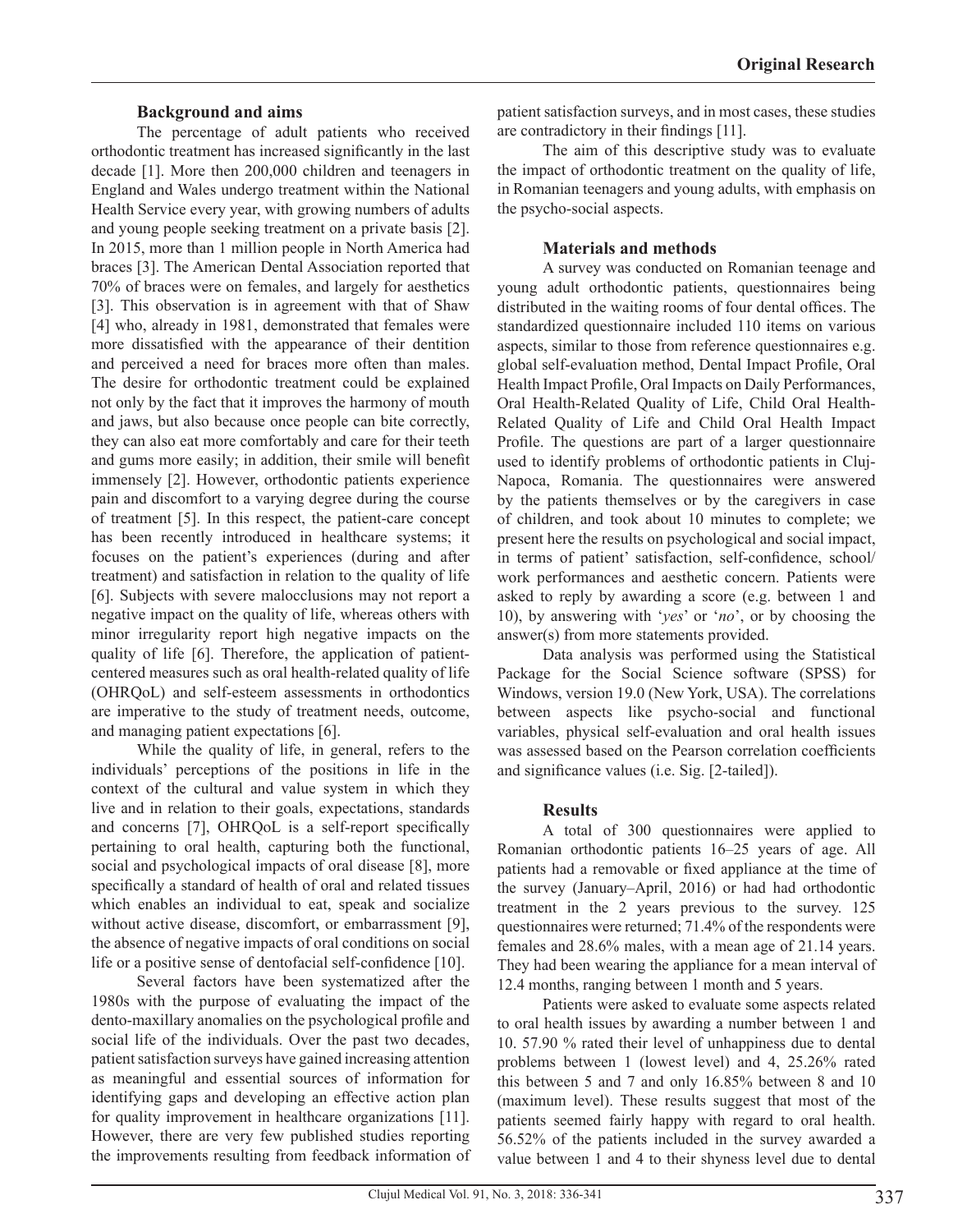problems, 23.91% of the patients awarded a value between 5 and 7 and only 19.56% awarded a value between 8 and 10. In other words, more than half of the patients participating in our study were content with their public image and did not consider themselves shy because of their dental problems.

When asked to award a number between 1 (never) and 10 (always) to evaluate their self-perceived level of attractiveness and level of confidence when smiling, 52.33% of the respondents awarded a high score (between 8 and 10), and 15.11% a low score (between 1 and 3) for the self-perceived level of attractiveness (Figure 1A). More than half of the patients (i.e. 57.29%) declared a high selfconfidence when smiling, by awarding a score between 8 and 10 (Figure 1B).

The percentage of affirmative replies to the questions on the degree of self-confidence, and work/ school performances in relation to the aspect of patients' teeth are shown in Figure 2.



Figure 1. Score awarded by study participants to the item on self-perceived attractiveness to other people and self-perceived confidence when smiling in relation to participants' oral health.  $(10 = \text{always}; 1 = \text{never.})$ 



self-confidence and school/work performances in relation to the aspect of their teeth.  $(AT =$  aspect of the teeth)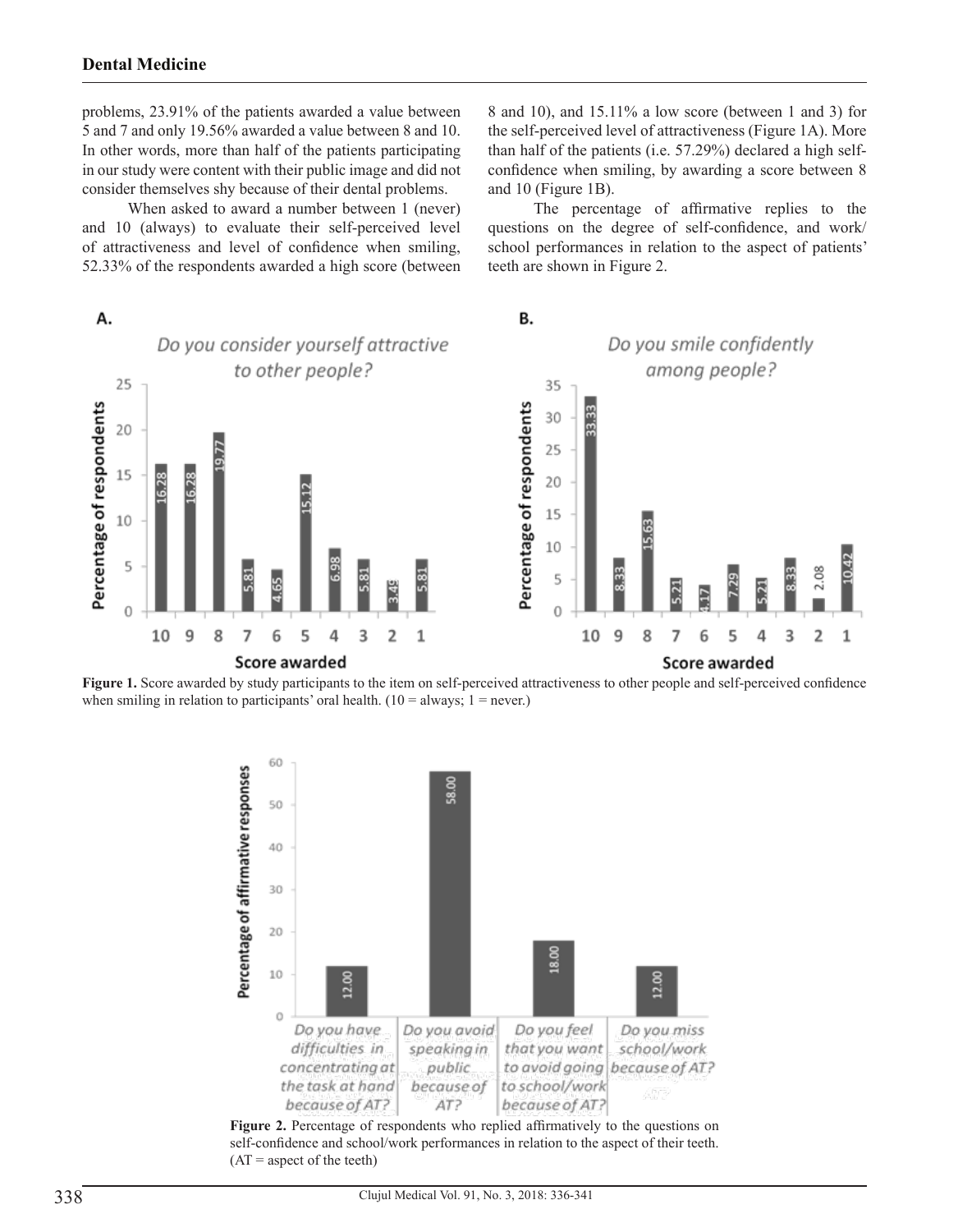More than half of the patients (i.e. 58%) declared they avoided to speak in public because of the aspect of their teeth. This suggests a low self-confidence in what school/work performances related to the aspect of the teeth is concerned.

One item of the survey included a description of the social life, and asked the patient to choose one of the statements that best described this aspect. Of the total number of patients, 62.89% declared themselves as extroverted persons, who easily interacted with many people, 28.87% reported they had a few good friends that they met whenever they had time, 5.15% declared themselves as introverted persons who had but a few friends and 3.09% stated they had no friends.

Patients were asked to evaluate their facial aspect by awarding a number between 1 (unsatisfactory) and 10 (very pleasant) before the appliance was set in place, during its use and after removal. Results before the placement of the appliance are presented in Figure 3A and results during orthodontic treatment in Figure 3B.

Of the total participants in this study, only 24.67% perceived their facial aspect as pleasant (score between 8 and 10) before the orthodontic treatment (Figure 3A), compared to 64.74% considered their facial aspect as pleasant (scores between 8 and 10) during the orthodontic treatment (Figure 3B). An increase (from 5.43 to 9.31) in the satisfaction level related to facial aspect was reported after the placement of the appliance and after removal, compared to the satisfaction level before the treatment.

When asked how the school or work performance had modified after beginning the orthodontic treatment with fixed appliances, 19.59% of patients answered that performances improved, 47.42% answered that they stayed the same, 2.06% stated that performances were reduced; the rest of the patients answered this question with "*I don't know/I can't estimate*". Respondents were requested to indicate their dental health issues by choosing one or several of the choices provided. Results are illustrated in Figure 4.







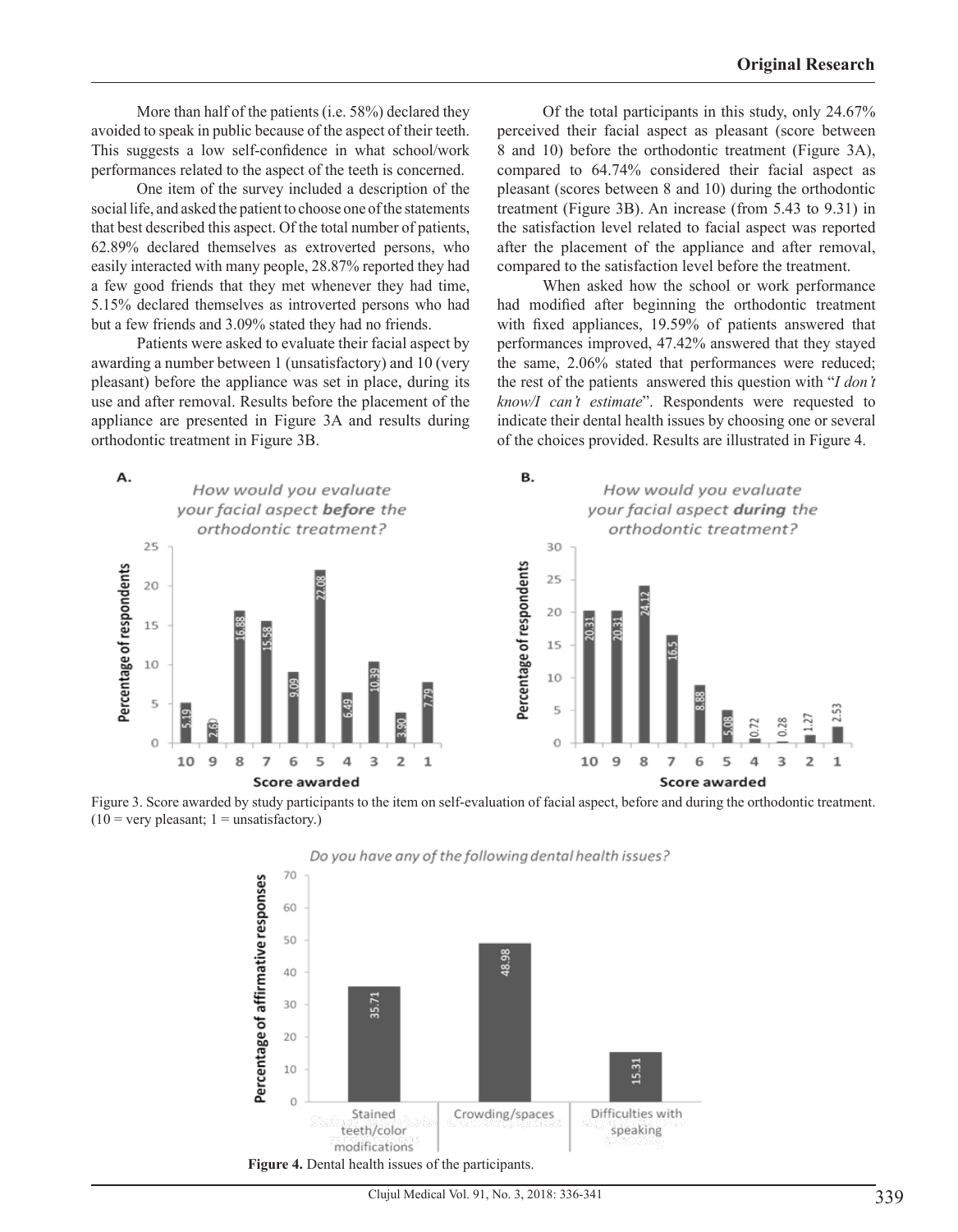|                               |                     | Concentration<br>problems | Mouth breathing /<br>snoring | Dryness of the<br>mouth | Difficult eating<br>hard food | Social life |
|-------------------------------|---------------------|---------------------------|------------------------------|-------------------------|-------------------------------|-------------|
| Concentration<br>problems     | Pearson Correlation |                           | $-0.044$                     | 0.14                    | 0.155                         | $0.518**$   |
|                               | $Sig. (2-tailed)$   | ۰                         | 0.671                        | 0.173                   | 0.13                          | $\theta$    |
|                               | N                   | 97                        | 97                           | 97                      | 97                            | 97          |
| Mouth breathing /<br>snoring  | Pearson Correlation | $-0.044$                  | 1                            | $0.420**$               | 0.02                          | $0.482**$   |
|                               | Sig. (2-tailed)     | 0.671                     | ۰                            | $\theta$                | 0.847                         | $\Omega$    |
|                               | N                   | 97                        | 97                           | 97                      | 97                            | 97          |
| Dryness of the<br>mouth       | Pearson Correlation | 0.14                      | $0.420**$                    |                         | $0.683**$                     | $0.413**$   |
|                               | $Sig. (2-tailed)$   | 0.173                     | $\mathbf{0}$                 |                         | $\mathbf{0}$                  | $\Omega$    |
|                               | N                   | 97                        | 97                           | 97                      | 97                            | 97          |
| Difficult eating hard<br>food | Pearson Correlation | 0.155                     | 0.02                         | $0.683**$               |                               | $0.257*$    |
|                               | $Sig. (2-tailed)$   | 0.13                      | 0.847                        | $\theta$                | -                             | 0.011       |
|                               | N                   | 97                        | 97                           | 97                      | 97                            | 97          |
| Social life                   | Pearson Correlation | $0.518**$                 | $0.482**$                    | $0.413**$               | $0.257*$                      |             |
|                               | $Sig. (2-tailed)$   | $\Omega$                  | $\Omega$                     | $\theta$                | 0.011                         | ٠           |
|                               | N                   | 97                        | 97                           | 97                      | 97                            | 97          |

**Table I.** Correlations between some psycho-social aspects and dental issues.

\* Correlation is significant at the 0.05 level (2-tailed); \*\* Correlation is significant at the 0.01 level (2-tailed). Sig. = significance level;  $N =$  number of cases with non-missing values.

Correlations between aspects like psycho-social and functional variables, physical self-evaluation and oral health issues were investigated. "*Crowded teeth or spaces between them*" and "*difficulties in speaking/pronouncing certain sounds*" were weakly, positively correlated with "*social life*" (p=0.000, P=0.382 and p=0.037, P=0.212, respectively). This may suggest that the happier respondents were with their social life, the weaker the chances that they had crowded or spaced teeth or difficulties with speaking. Positive correlations were found between "*problems in concentrating on work/school duties because of the aspect of the teeth*" and "*bleeding of gums*", "*bad breath*" and "*dental pain*". The highest concentration problems were observed for persons with a bad breath (p=0.000, P=0.354). Subjects who declared they had an attractive aspect seemed to have less dental pain, dryness of mouth and lips, and less difficulty in consuming harder foods. A weak, statistically significant correlation was found between "*wearing or having worn an orthodontic appliance in the last 5 years*" and "self-confidence after placement of the appliance" ( $p=0.005$ ,  $P=0.284$ ), which is in agreement with the results showing an increased selfconfidence when smiling after placement of the appliance. Other correlations summarized in Table I suggest that the more sociable the respondent was, less problems he/she had in concentrating because of dental problems.

#### **Discussion**

More than half of the patients included in this study were fairly happy with regard to dental problems. Considering the fact that they were or had been under orthodontic treatment when answering the questionnaire, this could possibly mean an improvement of their status during appliance therapy. Our survey results are in agreement with those obtained by Sheiham et al. [12] who observed that although many people experienced dental impacts, they

rated their oral health as good and were satisfied with their dental status. As interpreted by Sheiham et al. [12], this means that a certain level of dental impacts is acceptable.

In terms of aesthetics, i.e. facial aspect selfevaluation, in our study, patients' satisfaction increased after the placement of the appliance and after removal compared to the satisfaction before appliance therapy. This finding suggests that the common concerns of patients who are anxious about their aspect during the treatment are not supported. Analyzing self-perceived facial aspect in relation to psychological impact, the results obtained in our study are also similar to those of Vaida et al. [13] who observed that the improvement of the patients' facial aspect at the end of the orthodontic treatment had a significantly positive correlation with the variables of global and social self-esteem. The study of Feu et al. [14] also showed a significantly improved aesthetic self-perception in orthodontic patients aged 12–15 years with fixed appliance.

Regarding self-confidence and school/work performances impacted by dental issues, our study finding - i.e. 58% of the orthodontic patients avoided speaking in public because the aspect of their teeth - is consistent with that of Sergl et al. [15] who found that patients' self-appreciation of dental aesthetics were predictive of the reported feeling of lack of confidence in public and oral constraint due to the fixed, functional or removable appliance wear.

Several studies concluded that patients with unattractive dentition are negatively affected on a psychosocial level and are more worried by their aesthetic aspect than patients with attractive dentition [16,17]. The OHRQoL is negatively affected, and deteriorates during orthodontic treatment, as shown also by previous studies like those of Johal et al. [18] in teenagers aged 13-15 years, Brosens et al. [19] in children/teenagers aged 11–16 years, O'Brien at al. [20] in children/teenagers aged 11–